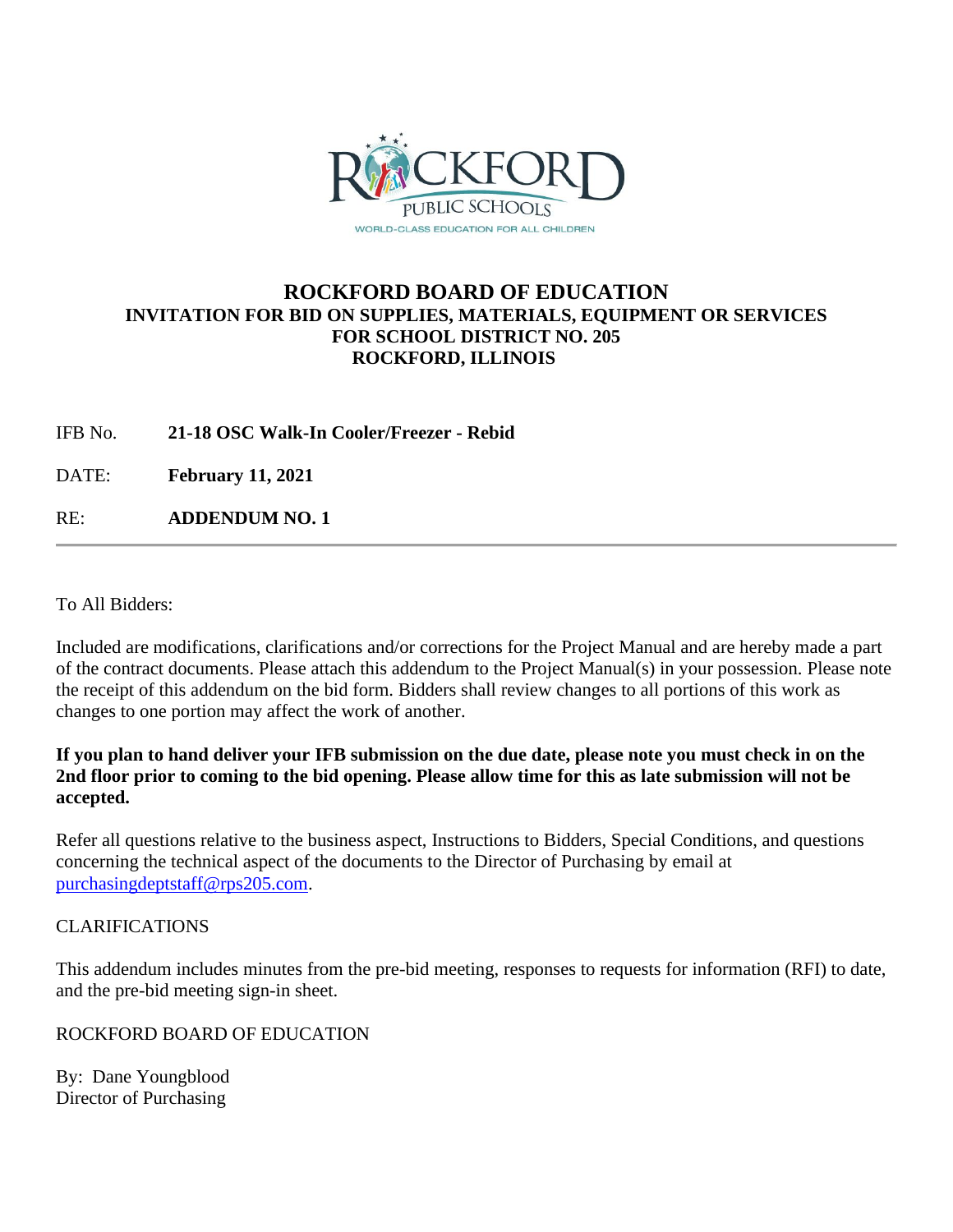# **ROCKFORD PUBLIC SCHOOL Invitation for Bid (IFB) No. 21-18 OSC Walk-In Cooler / Freezer Pre-Bid Meeting Notes**

Date: January 5, 2021 at 10:00 AM

### **DISCUSSIONS / ACTIONS:**

- 1. Rockford Public Schools (RPS) distributed a sign-in sheet which was completed by all attendees.
- 2. RPS read the Pre-bid Conference Opening Statement with highlights of process, important dates, addenda process and a reminder to bidders to review all requirements including but not limited to:
	- a. Completion of ALL required forms.
	- b. Confirmation of all required dates.
	- c. Reminder to review all parts of the bid process.
	- d. Any questions during the pre-bid meeting would be answered as part of an addenda for this process.
	- e. All future questions must be directed to RFP Procurement.
- 3. Project consultant (Consultant) confirmed project scope. All equipment and installation project scope is detailed in both the drawings and specifications included in the IFB. The Consultant reinforced the importance of reviewing the entire specification and drawings, not just the Part Four - Item Specificaitons.
- 4. All participants in the pre-bid meeting reviewed the area within the warehouse that the refrigeration equipment will be installed.
- 5. At the conclusion of the meeting, it was confirmed that any questions after this time would need to be sent to by the deadline for questions:

Dane Youngblood, Director of Purchasing via e-mail [PurchasingDeptStaff@rps205.com](mailto:PurchasingDeptStaff@rps205.com)

Request for Information (RFI) questions submitted with answers:

A. Is Union labor required or non-Union labor is acceptable as long as the correct PW rates are paid?

Answer: Union labor is not required as long as prevailing wage rates are paid.

B. Sheet FS3 notes that the 48" lights are fluorescent, but LED lights are specified on page 11 40 00-31. Please confirm LED lights required ILO fluorescent.

Answer: All light fixtures shall be LED fixtures with the capabilities to operate in low temperature conditions.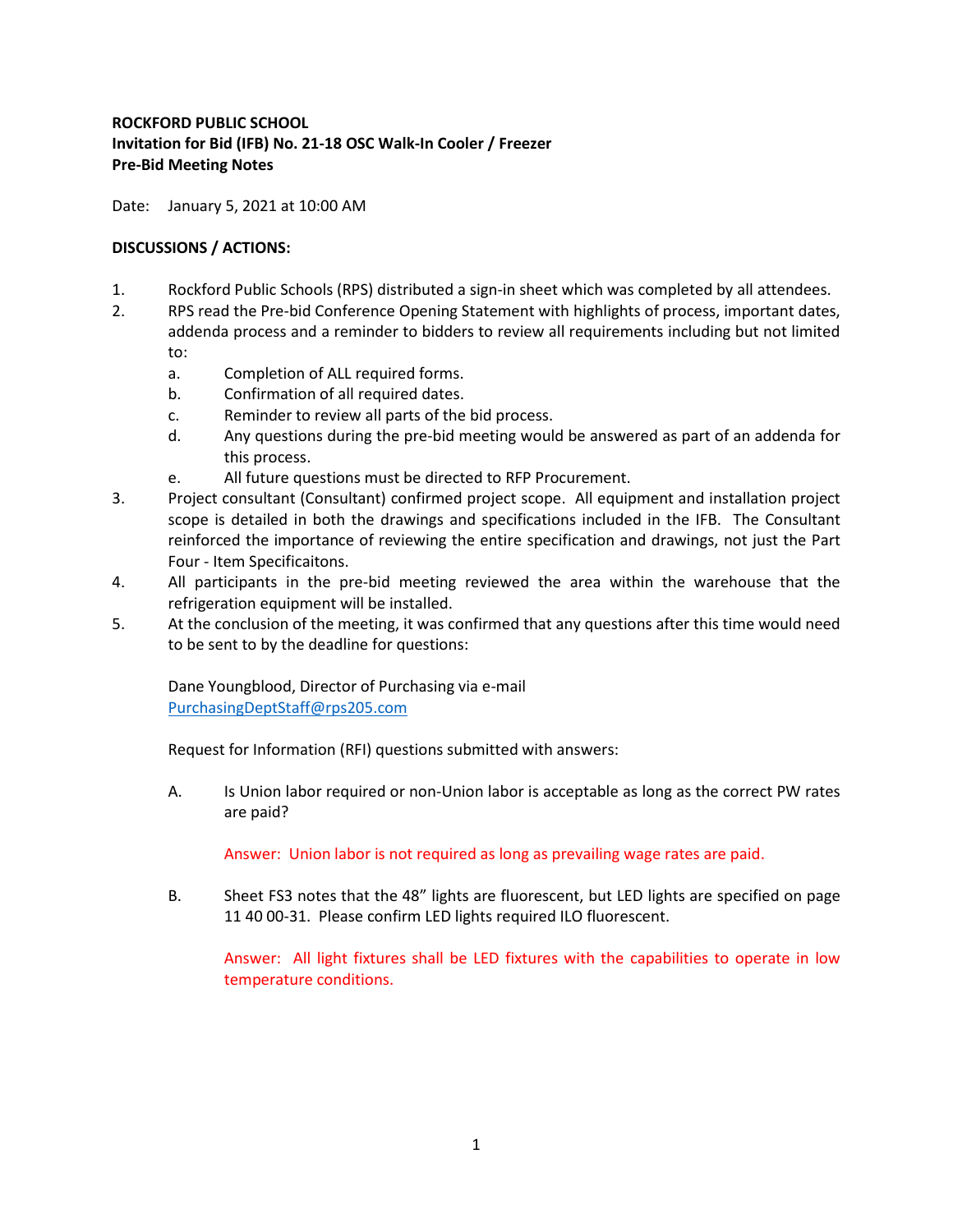C. It was discussed at the pre-bid meeting and noted on FS3 that the awarded FSEC should mount the 48" light fixtures and the RPS electrician will wire them. It would be typical for the same contractor that is wiring the lights to also mount them, as the electrical connection is on the side of the light fixture that butts to the ceiling panel. Please advise if the RPS electrician would also mount the 48" light fixtures that are shipped loose.

Answer: RPS Trade Electrical will mount the FSEC provided light fixtures.

D. On page 11 40 00-17, section L - Utility Penetrations, under 2.8 COLD STORAGE ROOM notes to provide PVC sleeves for any utilities that pass through into the walk-ins. Plan sheets FS2 & FS3 which show the electrical and drain penetrations don't show the PVC sleeves. Please confirm the PVC sleeves are required, and if the RPS electrician and plumber will be providing these sleeves for their required work?

Answer: The FSEC is required to provide PVC for all penetrations for refrigeration piping. All penetrations and installation of PVC for electrical and plumbing penetrations shall be completed by the FSEC. After installation of piping by RPS Trades, the FSEC shall thermally seal the penetrations.

E. On page 11 40 00-15 there is a Modularm Model 75LC-IP-1 temperature alarm specified, and on page 11 40 00-29 there is a Cooper-Atkins NotifEye monitoring system specified. Please confirm both systems are required.

Answer: Both systems are required.

G. It was discussed at the pre-bid that RPS would be responsible for connecting the alarm and/or monitoring systems to their BMS, but that the awarded FSEC would be required to conduit from the systems that can be monitored by RPS' BMS to the BMS. Can this work be clarified? The FSEC installers would be sheet metal and pipe fitters, and would not install conduit so this would require an electrician. Would RPS' electrician provide said conduit?

Answer: All electrical requirements, (both line and low voltage), would be the responsibility of RPS Trade Electrical.

H. Sheet FS4 notes that the wall panels are to be 4" thick where page 11 40 00-30 specifies 5" thick panels. Please clarify thickness for wall, ceiling, and freezer floor panels to avoid confusion.

Answer: Provide 5" thick panels for wall and ceiling panels. Provide 4" thick reinforced floor panels as specified.

### **END OF NOTES, COMMENTS AND ANSWERS**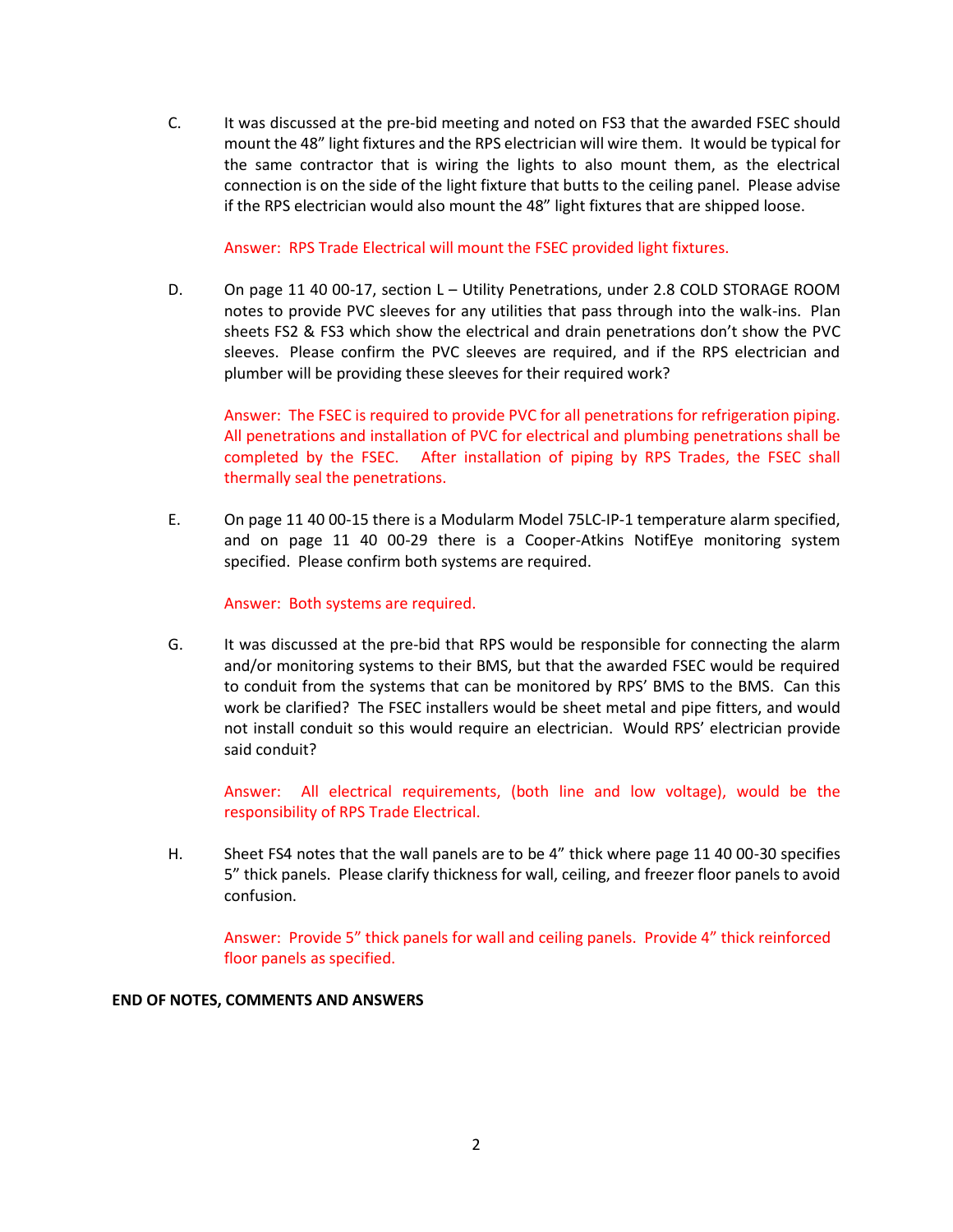ROCKFORD PUBLIC SCHOOLS<br>IFB 21-18 OSC Walk-In Cooler/Freezer - Rebid<br>Pre-Bid Meeting Sign-In Sheet<br>February 4, 2021 at 10:00 a.m.



# IFB 21-18 OSC Walk-In Cooler/Freezer - Rebid PRE-BID MEETING SIGN-IN SHEET

PLEASE WRITE EMAIL ADDRESS SO THAT IT IS LEGIBLE IN ORDER TO RECEIVE ADDENDUM INFORMATION

|                                       |                                    | თ                                                              | ហ                           | 4                                          | $\omega$                                | N                                               |                                            |                        |
|---------------------------------------|------------------------------------|----------------------------------------------------------------|-----------------------------|--------------------------------------------|-----------------------------------------|-------------------------------------------------|--------------------------------------------|------------------------|
| olling Valer Kessmichs                | Wate Galin                         | Chris Lisse                                                    | bod Dom                     | HJ Hoste                                   | WAYNE Blue Por                          | Jesh Smith                                      | MAH Wh. Hock                               | <b>Printed Name</b>    |
|                                       | Stafford Snith                     | PPS 205                                                        | Anger Mechanical            | Welson Carlson                             |                                         | Miller Engineering Co.                          | HEIM                                       | <b>Company Name</b>    |
| 3224 Progress Rel.<br>MadisonWI 53916 | W                                  | 5052 28 <sup>3</sup> AVE.<br>$q^{\text{opt}}(x_1, y_1, y_2)$   | 2707 Huffman 8/4<br>Kækfald | 1417 ZZnal st Rockhock                     | (YOStAR Mechanel 97 Arigort 12. Rockhol | 1616 S. Main St.<br>Reekhool                    | 2279 Yellow Creek<br>M Frazet              | <b>Company Address</b> |
|                                       |                                    |                                                                | $\beta$ 594-2010 T. Corn @  |                                            |                                         |                                                 |                                            | Telephone              |
| WORD-DEPT WIRD NONDERSTAY             | 262-649-0542 MaplosBb6fortomillion | 815.378.3632   chistopher. list-@<br>$Y_{\varphi}$ s les . Lom | arecunechanical. dom        | $8/5$ T98-1910 Atto & ONBlood Tippagco.com | SIS-441-9650 WBNe beck geostaine.       | $g_{15} - 963 - 9979$ $\leq m$ there necessary. | $B(S-507-2872)$ Med. Hocker the long cover | liam-1                 |

 $\frac{1}{3}$